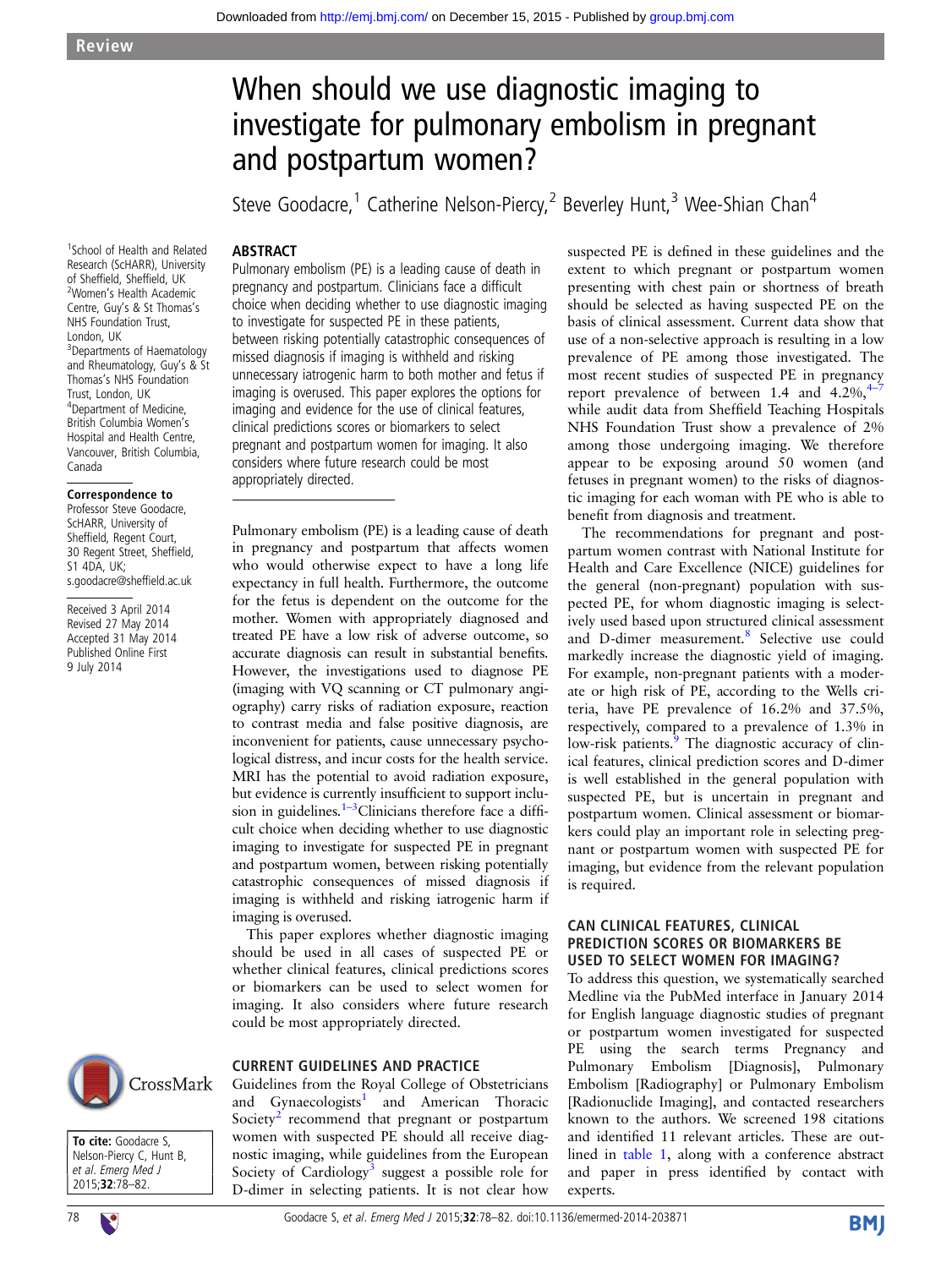<span id="page-1-0"></span>Studies were generally retrospective, small and had low prevalence of PE, particularly in recent cohorts of unselected patients. Six of the studies focussed on the results of imaging rather than evaluating alternative diagnostic methods.<sup>[5 6 10](#page-3-0)–12</sup> <sup>15</sup> Those evaluating other diagnostic methods had limited power to detect an association with a reference standard diagnosis of PE. Cahill et  $al<sup>13</sup>$  $al<sup>13</sup>$  $al<sup>13</sup>$  found that chest pain and low oxygen saturation were associated with a diagnosis of PE, but other features (dyspnoea, tachycardia, A-a gradient) showed no evidence of association. Deutsch et  $al^{16}$  $al^{16}$  $al^{16}$  also found that chest pain showed some association with a diagnosis of PE, while other features (dyspnoea, heart rate, respiratory rate (RR), blood pressure (BP) oxygen saturation, A-a gradient) did not. Bourjeily et  $al<sup>4</sup>$  $al<sup>4</sup>$  $al<sup>4</sup>$  found no association between dyspnoea, chest pain, pleuritic chest pain, haemoptysis, cough, deep vein thrombosis (DVT) signs, wheeze, pleural rub, heart rate, RR or systolic BP and a diagnosis of PE.

Two studies have suggested that the modified Wells score, which was developed to diagnose PE in the non-pregnant population, may be useful in pregnant or postpartum women. O'Connor et al<sup>[18](#page-3-0)</sup> reported that a modified Wells score of six or greater (PE likely) has sensitivity of 100% and specificity of 90% for PE, while Cutts et  $d\vec{l}$  reported sensitivity of 100% (95% CI 40% to 100%) and specificity of 60% (52% to 67%). Other clinical prediction rules, such as the Geneva score<sup>[19](#page-3-0)</sup> and pulmonary embolism rule-out criteria (PERC) rule,<sup>[20](#page-4-0)</sup> have not yet been tested in pregnant or postpartum women with suspected PE.

The studies by O'Connor et  $al^{18}$  $al^{18}$  $al^{18}$  and Cutts et  $al^{7}$  $al^{7}$  $al^{7}$  'O'Connor and Cutts' has been changed to 'O'Connor et al and Cutts et al' as per reference list. suggest a potential role for a modified Wells score in selecting women for imaging, but the main limitation is the wide CIs around estimates of sensitivity. More precise estimates of sensitivity would help to convince clinicians that a

Table 1 Diagnostic studies of pregnant or postpartum women with suspected PE

| <b>First author and</b><br>year             | Country                   | Population, setting and<br>duration                         | Index tests                                                   | Reference standard                     | <b>Main findings</b>                                                                                                                   |
|---------------------------------------------|---------------------------|-------------------------------------------------------------|---------------------------------------------------------------|----------------------------------------|----------------------------------------------------------------------------------------------------------------------------------------|
| Balan 1997 <sup>10</sup>                    | <b>UK</b>                 | 82 pregnant women, one hospital,<br>5 years                 | None                                                          | VQ scan                                | 31 (38%) normal<br>19 (23%) low probability<br>14 (17%) intermediate<br>18 (22%) high                                                  |
| Chan 2002 <sup>11</sup>                     | Canada                    | 113 pregnant women, 2 hospitals,<br>4 and 10 years          | None                                                          | VQ scan                                | 83 (73.5%) normal<br>28 (24.8%) nondiagnostic<br>2 (1.8%) high probability                                                             |
| Scarsbrook 2007 <sup>12</sup>               | <b>UK</b>                 | 94 pregnant women, 1 hospital,<br>5 years                   | None                                                          | VQ scan                                | 89 (92%) normal<br>7 (7%) nondiagnostic<br>1 (1%) high probability                                                                     |
| Cahill 2009 <sup>13</sup>                   | <b>USA</b>                | 199 pregnant and 105 postpartum,<br>1 hospital, 5 years     | Clinical<br>features*                                         | 108 CTPA and 196 VQ<br>scan            | 18 (5.9%) diagnosed PE<br>Low oxygen saturation and chest pain predicted<br>PE, other features did not                                 |
| Damodaram<br>200914                         | <b>UK</b>                 | 37 pregnant women, 1 hospital,<br>4 years                   | D-dimer                                                       | VQ scan                                | 13 (35%) low probability<br>24 (65%) intermediate or high probability<br>D-dimer sensitivity 73%, specificity 15%                      |
| Shahir 2010 <sup>15</sup>                   | <b>USA</b>                | 199 pregnant women, 1 hospital,<br>8 years                  | None                                                          | 106 CTPA and 99 VQ<br>scan             | CTPA: 4/106 (3.7%) PE<br>VQ scans: 0 high probability, 2 intermediate, 19<br>low, 14 very low, 63 normal, 1 inconclusive               |
| Deutsch 2010 <sup>16</sup>                  | <b>USA</b>                | 102 pregnant or postpartum<br>women, 1 hospital, 7 years    | Clinical<br>features <sup>+</sup>                             | <b>CTPA</b>                            | CTPA: 13/102 (13%) PE<br>Only chest pain predicted PE                                                                                  |
| Hassanin 2011 <sup>17</sup>                 | Egypt                     | 60 postpartum women, 1 hospital,<br>years not reported      | D-dimer                                                       | <b>CTPA</b>                            | 4 (6.6%) PE<br>D-dimer positive in all cases                                                                                           |
| 0'Connor 2011 <sup>18</sup>                 | Ireland                   | 97 pregnant and 28 postpartum<br>women, 1 hospital, 5 years | <b>Modified Wells</b><br>score<br>D-dimer<br>Blood gas<br>ECG | <b>CTPA</b>                            | CTPA: 5/103 (5%) PE<br>Modified Wells 100% sensitive and 90% specific<br>D-dimer 0% sensitive and 74% specific                         |
| Bourjeily 2012 <sup>4</sup>                 | <b>USA</b>                | 343 pregnant women, 1 hospital,<br>5 years                  | Clinical<br>features‡                                         | <b>CTPA</b>                            | 8 (2.3%) PE<br>No association found between clinical features and<br><b>PE</b>                                                         |
| Abele 2013 <sup>5</sup>                     | Canada                    | 74 pregnant women, 3 hospitals,<br>1.5 years                | None                                                          | Perfusion scan and<br>CTPA if abnormal | 61 (82.4%) normal perfusion<br>13 (17.6%) abnormal-1 (1.4%) PE on CTPA                                                                 |
| Nijkeuter 2013<br>(abstructor) <sup>6</sup> | <b>The</b><br>Netherlands | 149 pregnant women, 3 hospitals,<br>9 years                 | None                                                          | <b>CTPA</b>                            | 6 (4.2%) PE<br>8 (5.6%) inconclusive<br>129 (90.2%) normal                                                                             |
| Cutts 2014                                  | UK and<br>Australia       | 183 pregnant women, 2 hospitals,<br>4 years                 | <b>Modified Wells</b><br>score                                | VQ scan                                | 4 (2%) high probability<br>6 (3%) non-diagnostic<br>173 (95%) normal<br>D-dimer positive in 48/51<br>Modified Wells score predicted PE |

\*Chest pain, dyspnoea, heart rate, oxygen saturation, A-a gradient.†Chest pain, dyspnoea, heart rate, RR, BP, oxygen saturation, A-a gradient. ‡Chest pain, dyspnoea, pleuritic chest pain, haemoptysis, cough, DVT signs, wheeze, pleural rub, heart rate, RR, systolic BP. CTPA, CT pulmonary angiography; PE, pulmonary embolism.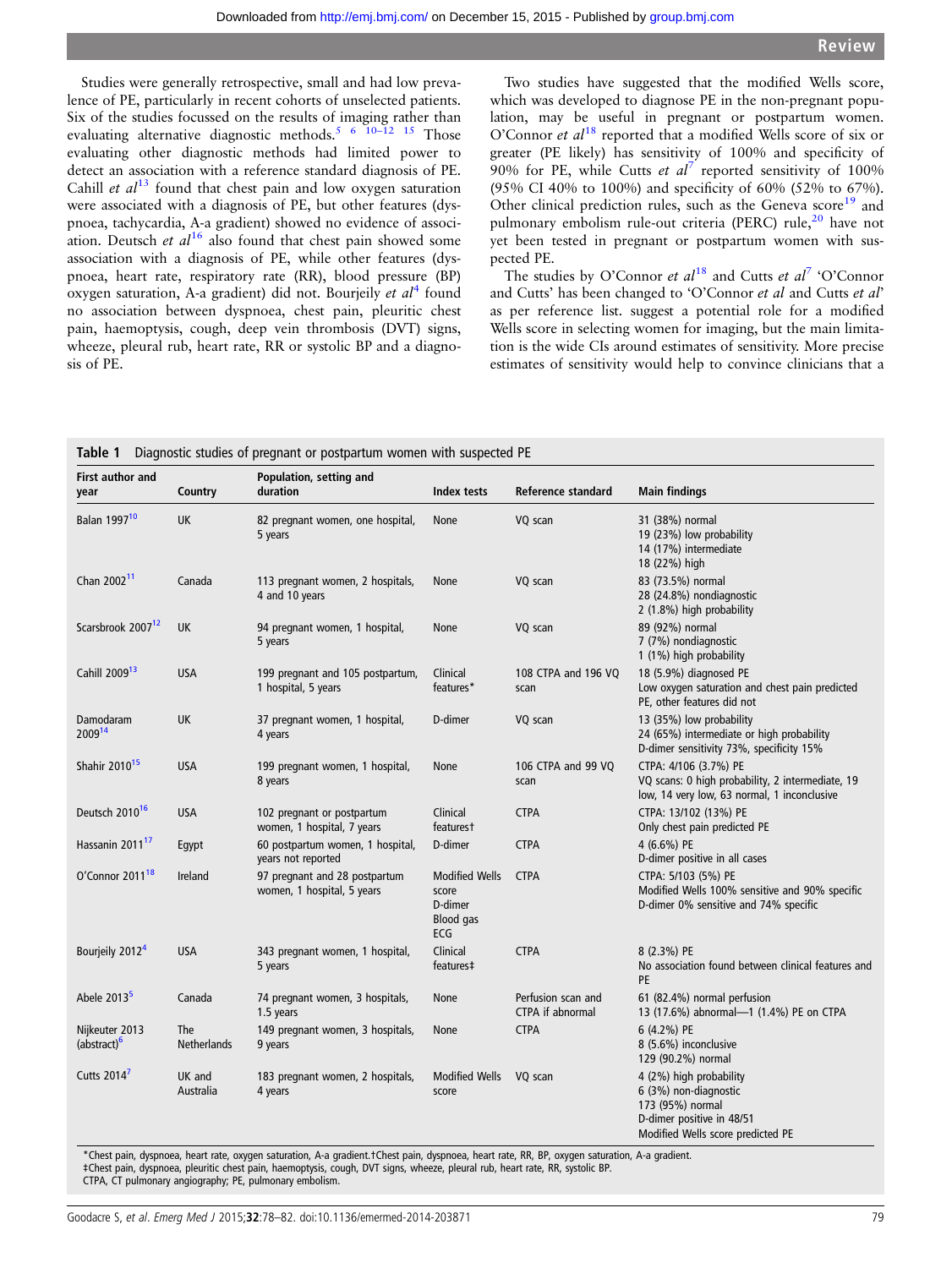clinical prediction score can reliably identify a low-risk group. Furthermore, for Wells criteria to be of value in pregnant or postpartum women, the criterion asking whether any other diagnosis is more likely than PE needs to be answered appropriately. Caution may lead a clinician to answer 'no', whereas the low prevalence of PE suggests that another diagnosis must be more likely in most cases.

Studies of D-dimer in pregnant and postpartum women<sup>7 14 17 18</sup> suggest that high levels of positivity at conventional thresholds limit the diagnostic value of this test. However, indirect evidence from studies of D-dimer for suspected DVT in pregnancy suggests potential diagnostic value. Chan et  $al^{21}$  $al^{21}$  $al^{21}$  reported 100% sensitivity (95% CI 77% to 100%) and 60% specificity (52% to 68%) for the qualitative SimpliRED D-dimer in suspected DVT. Another study of five  $commercially available assays<sup>22</sup> reported specificities ranging$  $commercially available assays<sup>22</sup> reported specificities ranging$  $commercially available assays<sup>22</sup> reported specificities ranging$ from 6% to 23%, but further analysis suggested that using a higher threshold for positivity could improve specificity without compromising sensitivity. It is possible that a pregnancy-specific threshold of, for example, double the conventional threshold could improve specificity without undermining sensitivity, but this hypothesis needs to be tested.

A number of studies have compared pregnant or postpartum women with PE to an asymptomatic control group. These studies aim to identify risk factors for developing PE in pregnancy rather than evaluate diagnostic accuracy, but they may identify variables that could be diagnostically useful. The findings are summarised in table 2. Knight et  $al^{23}$  $al^{23}$  $al^{23}$  compared women with antenatal PE identified through the UKOSS (UK Obstetric Surveillance System) research platform to pregnant controls, and showed that multiparity and Body Mass Index (BMI) were independent predictors of developing PE. Kane et  $al^{24}$  $al^{24}$  $al^{24}$  used cases identified by the Scottish Morbidity Record 2 (SMR2) to show that women aged over 35 years, with previous venous thromboembolism (VTE), pre-eclampsia, antenatal haemorrhage or postnatal haemorrhage, were more likely to develop PE than those without these characteristics. Henriksson et  $al^{25}$  $al^{25}$  $al^{25}$  showed that VTE is associated with pregnancy following in vitro fertilisation. Sultan et  $al^{26}$  $al^{26}$  $al^{26}$  linked primary (Clinical Practice Research Datalink) and secondary (Hospital Episode Statistics) care records to show that BMI, complications of pregnancy (preeclampsia, antenatal or postnatal haemorrhage, diabetes, hyperemesis), comorbidities (varicose veins, cardiac disease, hypertension) and recent hospital admission were associated with an increased risk of developing PE.

#### WHAT FURTHER RESEARCH IS NEEDED?

The main barrier to implementation of any strategy to identify women who can forego diagnostic imaging is imprecision in the

| <b>Table 2</b> Risk factors for PE in pregnancy |                                    |  |  |  |  |
|-------------------------------------------------|------------------------------------|--|--|--|--|
| Pre-existing                                    | Pregnancy-related                  |  |  |  |  |
| Age over 35                                     | <b>Multiparity</b>                 |  |  |  |  |
| Body Mass Index                                 | In vitro fertilisation             |  |  |  |  |
| Previous venous thromboembolism                 | Pre-eclampsia                      |  |  |  |  |
| Varicose veins                                  | Antenatal or postnatal haemorrhage |  |  |  |  |
| Cardiac disease                                 | Gestational diabetes               |  |  |  |  |
| Hypertension                                    | <b>Hyperemesis</b>                 |  |  |  |  |
| Recent hospital admission                       |                                    |  |  |  |  |
| PE, pulmonary embolism.                         |                                    |  |  |  |  |

maternities for antenatal PE, while data from the Scottish Morbidity Record (SMR2)<sup>[24](#page-4-0)</sup> suggest a combined incidence of 2.0 per 10 000 maternities for antenatal and postnatal PE. With 723 913 live births in England and Wales in 2011, these data suggest 94 cases of antenatal PE or 145 cases of antenatal or postnatal PE per year. Thus, a typical hospital would only see one case of PE in pregnant or postpartum women per year. Recent studies identified in our literature review confirm a rate of one or two cases per hospital per year. $4-7$  $4-7$  [15 16 18](#page-3-0) An appropriately powered cohort study will therefore require multicentre and probably multinational enrolment, a high recruitment rate, substantial funding and many years to complete. A case control design can provide an alternative method when disease prevalence is low, but this design may be associated with a substantial risk of bias $27$  and lead to overestimation of accuracy compared to a cohort study. This bias could be reduced by ensuring that cases and controls are representative samples rather than being severe cases and healthy population controls, but uncertainty about potential bias would remain.

estimate of sensitivity. Pregnant and postpartum women with

#### HOW SHOULD WE MANAGE PATIENTS IN THE MEANTIME?

Further research is likely to be challenging, and in the meantime decisions have to be made on the basis of existing evidence. In the absence of high-quality data, it is tempting to take a cautious approach and use diagnostic imaging in all cases, but this approach protects the clinician rather than the patient. The risks of radiation exposure are well recognised, and guidelines<sup>[1](#page-3-0)</sup> suggest that women should be advised of the risks of childhood cancer associated with VQ scanning and CT pulmonary angiography (CTPA) (1 in 280 000 and 1 in 1 000 000, respectively), and the increased lifetime risk of maternal breast cancer associated with CTPA (up to 13.6% against a background risk of 1 in 200). Radiation-induced malignancy may arise many years after investigation allowing the link to exposure to go unrecognised in individual cases, and the clinician to escape blame. The risks of overdiagnosis are often overlooked. CTPA has been estimated to have sensitivity and specificity of 80–100% and 78– 100%, respectively (NICE). The evidence for VQ scanning is more limited and provides estimates of 41–100% for sensitivity and 72–97% for specificity. $8$  If a test with 90% sensitivity and 90% specificity is applied to a patient with a 2% pretest probability of disease, then Bayesian analysis suggests that the post-test probability of disease in a patient with a positive test will be around 15%. So if CTPA or VQ scanning is used to diagnose PE in a low-risk population, then it seems that most of the women who are diagnosed and treated will not actually have PE. As with radiation-induced malignancy, clinicians who overdiagnose PE are likely to be unaware of the harm they are causing.

These observations suggest that a cautious approach with recourse to radiological investigation for all cases may actually harm women. To explore this further, a formal decision analysis could be used to weigh up the risks and benefits of investigation for PE and identify a threshold pretest probability below which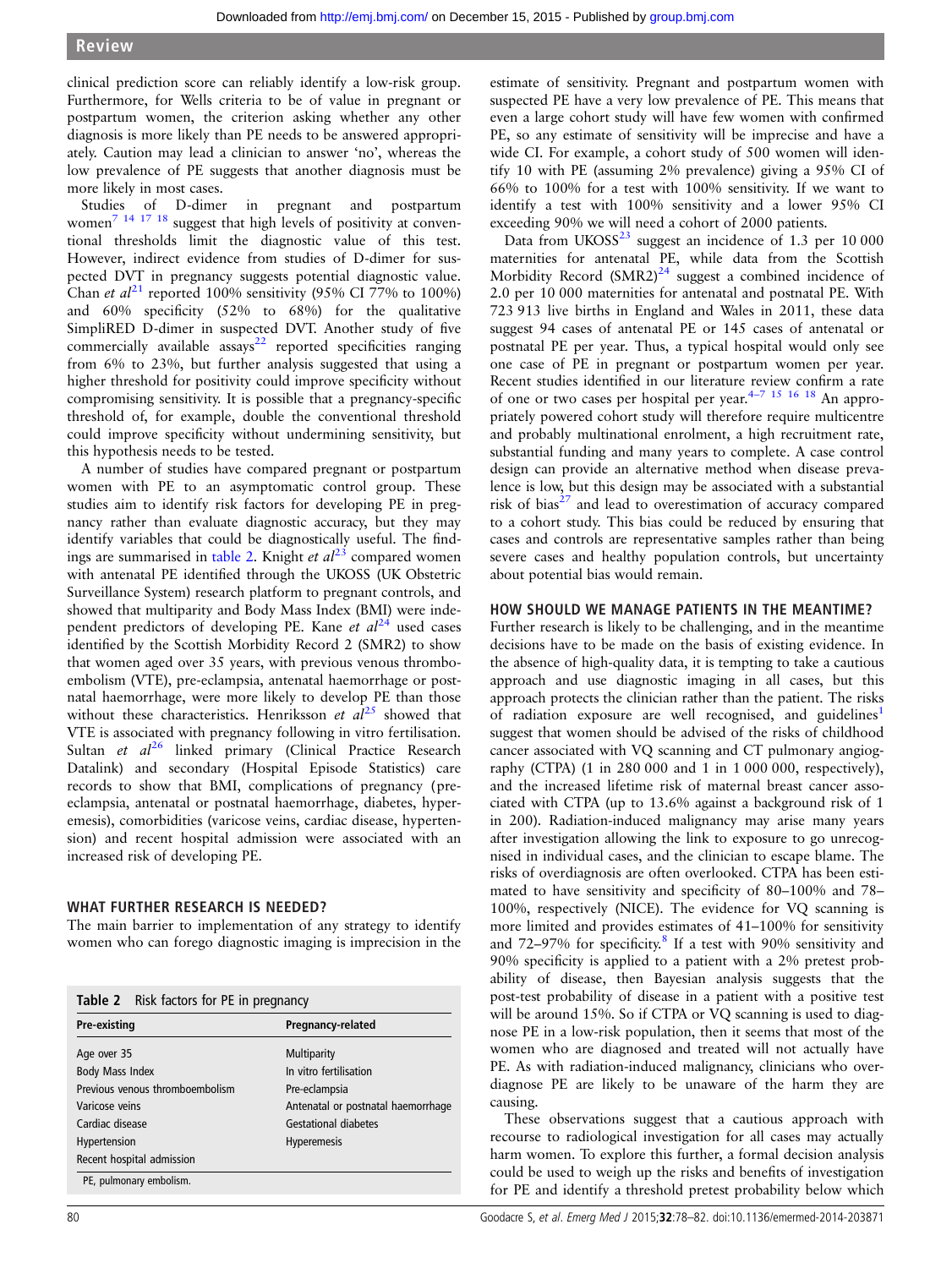<span id="page-3-0"></span>the risks of investigation outweigh the benefits. This would be a complex analysis involving synthesis of varied data sources and would be limited by uncertainty around key parameters, especially our estimate of the benefit of treating PE. However, it would be a logical first step in formalising the decision problem, which could be used to guide future research and might produce some surprising findings.

In the meantime, we should recognise that uncertainty in our ability to identify women with a low clinical probability of PE does not justify unselective use of imaging, and limitations in previous studies do not justify rejecting the available data. The existing evidence may not be perfect but it can assist us in identifying women who are at risk of PE. Guidelines may suggest that all women with suspected PE should receive imaging, but the presence of chest pain or shortness of breath on their own do not necessarily suggest a suspicion of PE. We suggest a detailed history and examination are taken from the patient, carefully reviewing their symptomatology and their past history. Women with none of the potential clinical predictors identified above are very unlikely to have PE, and are potentially more likely to be harmed by investigation than receive benefit. Future research into clinical predictors and biomarkers is likely to be limited by imprecision or risk of bias, but it can still provide worthwhile new knowledge.

Finally, two additional issues need to be taken into account in determining clinical practice and future research. First, it is not clear whether diagnostic strategies should be the same for pregnant and postpartum women. The existing data are insufficient to distinguish between these groups, but there are good theoretical reasons to assume that clinical characteristics and diagnostic tests may perform differently in pregnant and postpartum women, and that the risks and benefits of imaging (most obviously to the fetus or baby) will differ between pregnant and postpartum women. Second, the risks and benefits of imaging will depend upon the imaging strategy used. Comparison of CTPA to VQ scanning is beyond the scope of this paper, but studies in pregnant patients suggest that they are not equivalent. CTPA has better interobserver agreement,<sup>28</sup> but is limited by a higher rate of non-diagnostic studies.<sup>[29](#page-4-0)</sup> Any difference in diagnostic accuracy will translate into a difference in the risk of misdiagnosis and associated harm. As described above, the risk of childhood cancer is greater for VQ scanning than CTPA, but the risk of maternal breast cancer is increased with CTPA. Considering these issues together it might be appropriate to use different imaging strategies in pregnant and postpartum women. In general, the difficult judgment of whether the benefits of investigation outweigh the risks needs to take individual patient characteristics and preferences into account.

#### **CONCLUSION**

Recent studies suggest that pregnant and postpartum women undergoing diagnostic imaging have a very low risk of PE, such that the harms of investigation with diagnostic imaging may outweigh the benefits. Clinical predictors such as multiparity, BMI, complications of pregnancy, previous VTE, peripheral oxygen saturation and modified Wells score may be used to identify women at higher risk of PE who could be selected for imaging. Formal decision analysis of the risks and benefits of diagnostic imaging would be helpful, but women without these clinical predictors seem unlikely to benefit from imaging. Research is required to improve our knowledge of the value of clinical predictors and explore the use of D-dimer at a pregnancy-specific threshold. However, the low prevalence of PE means that definitive cohort studies to estimate diagnostic accuracy may not be

Acknowledgements We thank Marian Knight, Judith Cohen, Mike Campbell, Steve Thomas, Fiona Lecky and Matt Stevenson for their advice and comments, and Danny Hind for assistance with the literature search.

Contributors SG conceived the idea for the paper and wrote the first draft. All authors contributed to redrafting and approved the final draft.

#### Conflicts of interest None.

Provenance and peer review Not commissioned; externally peer reviewed.

Data sharing statement Not applicable—the paper does not report primary data.

#### **REFERENCES**

- 1 Royal College of Obstetricians and Gynaecologists. The acute management of thrombosis and embolism during pregnancy and the puerperium. Green-top Guideline No. 37b, February 2007, Reviewed 2010.
- 2 Leung AN, Bull TM, Jaeschke R, et al. An Official American Thoracic Society/Society of Thoracic Radiology Clinical Practice Guideline: evaluation of suspected pulmonary embolism In pregnancy. Am J Respir Crit Care Med 2011;184:1200–8.
- 3 Torbicki A, Perrier A, Konstantinides S, et al. Guidelines on the diagnosis and management of acute pulmonary embolism: the Task Force for the Diagnosis and Management of Acute Pulmonary Embolism of the European Society of Cardiology (ESC). Eur Heart J 2008;29:2276–315.
- Bourjeily G, Khalil H, Raker C, et al. Outcomes of negative multidetector computed tomography with pulmonary angiography in pregnant women suspected of pulmonary embolism. Lung 2012;190:105–11.
- 5 Abele JT, Sunner P. The clinical utility of a diagnostic imaging algorithm incorporating low-dose perfusion scans in the evaluation of pregnant patients with clinically suspected pulmonary embolism. Clin Nucl Med 2013;38:29–32.
- Nijkeuter M, Tan M, Middeldorp S, et al. Safety of ruling out pulmonary embolism (PE) in pregnancy by computed tomography pulmonary angiography (CTPA). International Society on Thrombosis and Haemostasis Congress; Amsterdam, June 2013.
- 7 Cutts BA, Tran HA, Merriman E, et al. The utility of the Wells clinical prediction model and ventilation-perfusion scanning for pulmonary embolism in pregnancy. Blood Coagul Fibrinolysis 2014;25:375–8.
- 8 National Institute for Health and Clinical Excellence. NICE clinical quideline 144: Venous thromboembolic diseases: the management of venous thromboembolic diseases and the role of thrombophilia testing. June 2012. guidance.nice.org.uk/ cg144
- 9 Wells PS, Anderson DR, Rodger M, et al. Excluding pulmonary embolism at the bedside without diagnostic imaging: management of patients with suspected pulmonary embolism presenting to the emergency department by using a simple clinical model and d-dimer. Ann Intern Med 2001;135:98–107.
- 10 Balan KK, Critchley M, Vedavathy KK, et al. The value of ventilation-perfusion imaging in pregnancy. Br J Radiol 1997;70:338–40.
- 11 Chan W-S, Ray JG, Murray S, et al. Suspected pulmonary embolism in pregnancy: clinical presentation, results of lung scanning and subsequent maternal and pediatric outcomes. Arch Intern Med 2002;162:1170–5.
- 12 Scarsbrook AF, Bradley KM, Gleeson FV. Perfusion scintigraphy: diagnostic utility in pregnant women with suspected pulmonary embolic disease. Eur Radiol 2007;17:2554–60.
- 13 Cahill AG, Stout MJ, Macones GA, et al. Diagnosing pulmonary embolism in pregnancy using computed-tomographic angiography or ventilation-perfusion. Obstet Gynecol 2009;114:124–9.
- 14 Damodaram M, Kaladindi M, Luckit J, et al. D-dimers as a screening test for venous thromboembolism in pregnancy: is it of any use? J Obstet Gynaecol 2009;29:101–3.
- 15 Shahir K, Goodman LR, Tali A, et al. Pulmonary Embolism in Pregnancy: CT Pulmonary Angiography Versus Perfusion Scanning. AJR 2010;195:W214–20.
- 16 Deutsch AB, Twitty P, Downes K, et al. Assessment of the alveolar-arterial oxygen gradient as a screening test for pulmonary embolism in pregnancy. Am J Obstet Gynecol 2010;203:373–4.
- 17 Hassanin IMA, Shahin AY, Badawy MS, et al. D-dimer testing versus multislice computed tomography in the diagnosis of postpartum pulmonary embolism in symptomatic high-risk women. Int J Gynaecol Obstet 2011;115:200-1.
- 18 O'Connor C, Moriarty J, Walsh J, et al. The application of a clinical risk stratification score may reduce unnecessary investigations for pulmonary embolism in pregnancy. J Matern Fetal Neonatal Med 2011;24:1461–4.
- Le Gal G, Righini M, Roy PM, et al. Prediction of pulmonary embolism in the emergency department: the revised Geneva score. Ann Intern Med 2006;144:165–71.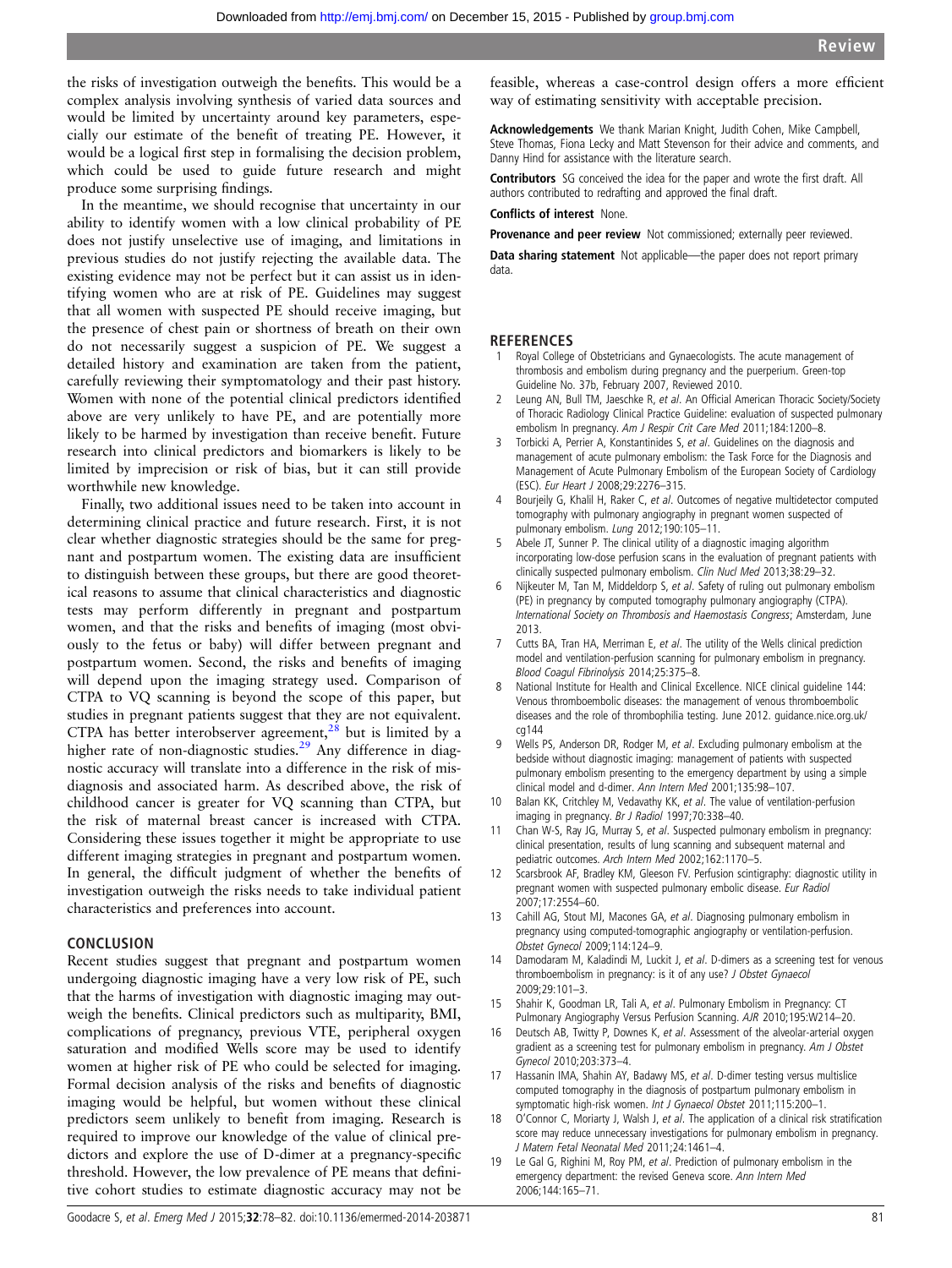### <span id="page-4-0"></span>Review

- 20 Kline JA, Mitchell AM, Kabrhel C, et al. Clinical criteria to prevent unnecessary diagnostic testing in emergency department patients with suspected pulmonary embolism. J Thromb Haemost 2004;2:1247–55.
- 21 Chan WS, Chunilal S, Lee A, et al. A red blood cell agglutination D-dimer test to exclude deep venous thrombosis in pregnancy. Ann Intern Med 2007;147:165–70.
- 22 Chan WS, Lee A, Spencer FA, et al. D-dimer testing in pregnant patients: towards determining the next 'level' in the diagnosis of deep vein thrombosis. J Thromb Haemost 2010;8:1004–11.
- 23 Knight M; on behalf of UKOSS. Antenatal pulmonary embolism: risk factors, management and outcomes. BJOG 2008;115:453–61.
- 24 Kane EV, Calderwood C, Dobbie R, et al. A population-based study of venous thrombosis in pregnancy in Scotland 1980-2005. Eur J Obstet Gynecol Reprod Biol 2013;169:223–9.
- 25 Henriksson P, Westerlund E, Wallén H, et al. Incidence of pulmonary and venous thromboembolism in pregnancies after in vitro fertilisation: cross sectional study. BMJ 2013;346:e8632.
- 26 Sultan AA, West J, Tata LJ, et al. Risk of first venous thromboembolism in pregnant women in hospital: population based cohort study from England. BMJ 2013;347:f6099.
- 27 Lijmer JG, Mol BW, Heisterkamp S, et al. Empirical evidence of design-related bias in studies of diagnostic tests. JAMA 1999;282:1061–6.
- 28 Revel MP, Cohen S, Sanchez O, et al. Pulmonary embolism during pregnancy: diagnosis with lung scintigraphy or CT angiography? Radiology 2011;258:590–8.
- 29 Ridge CA, McDermott S, Freyne BJ, et al. Pulmonary embolism in pregnancy: comparison of pulmonary CT angiography and lung scintigraphy. Am J Roentgenol 2009;193:1223–7.